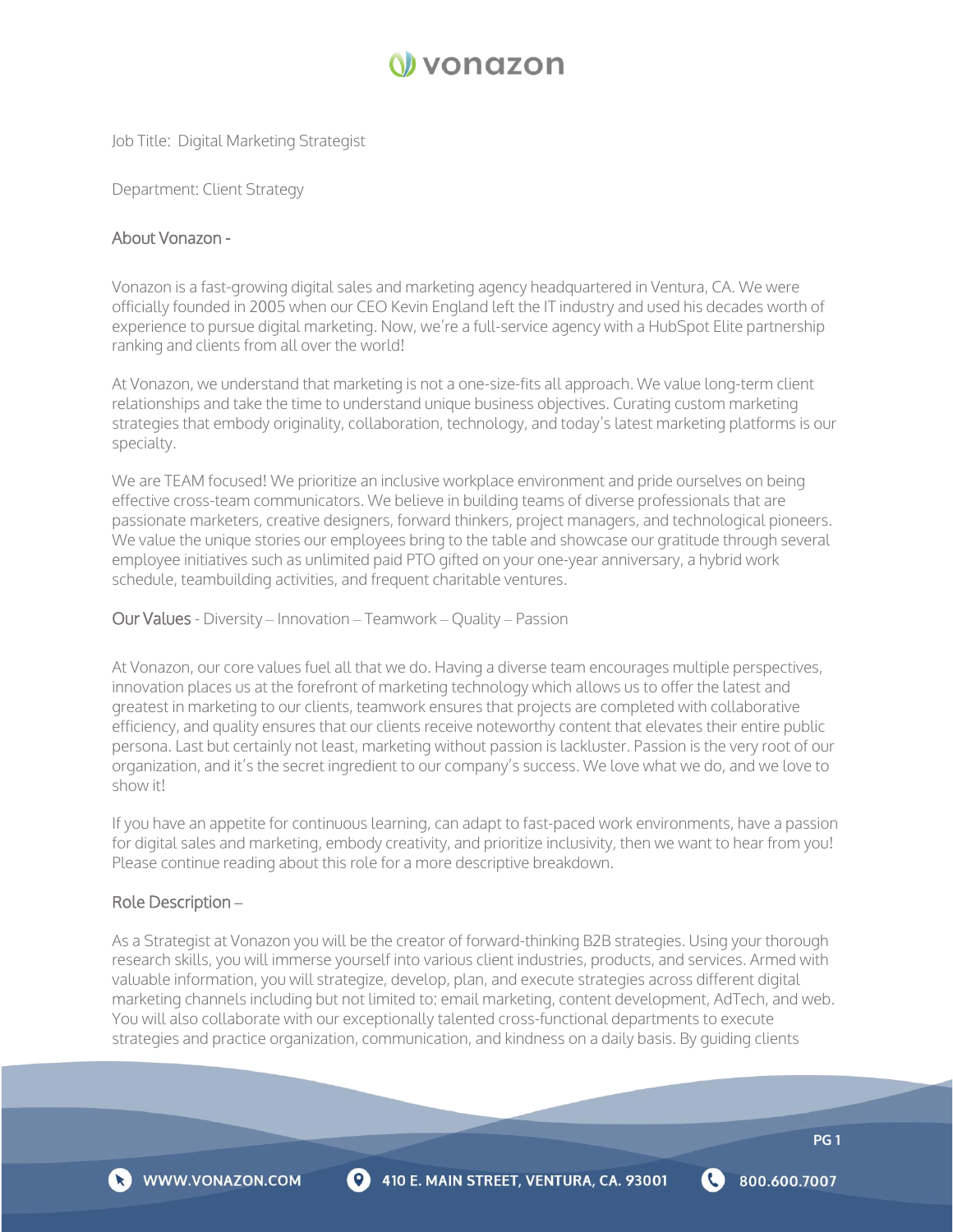# N vonazon

through the entire project journey, from the planning phase all the way to launch, you will be able to develop and foster lasting relationships and present noteworthy campaign metrics.

# What you'll do -

- Be the trusted collaborator and strategist for a portfolio of clients
- Research, develop and execute marketing strategies across all channels Top Vonazon services: custom strategy, email marketing, web and content development
- Identify target demographics and data needed to build audiences
- Manage strategy execution in partnership with our Marketing Coordinators/Project Managers
- Develop and foster relationships with clients by providing positive marketing results, education, project communication and excellent customer service
- Resolve client and marketing issues as they arise
- Provide detailed reporting to clients using data and analytics
- Accurately manage time and budgets in accordance with the scope of work using our project management utilities
- Continue to maintain and grow knowledge pertaining to the latest digital marketing trends
- Manage the quality check process to ensure that all content presented to clients is error free

# What we are looking for -

- Minimum three plus years of experience developing and executing marketing strategies with an agency or in-house marketing team
- Proven work experience managing client relationships and accounts
- Experience with B2B & B2C marketing
- Strong client facing presentation skills
- Professional market research skills
- Relevant understanding of marketing trends, terminology, and strategy expertise
- Experience accessing market data and analytics
- Advanced written and verbal communication skills
- Strong collaborator

## Want to really get our attention -

- Bachelor's Degree in relevant field [Marketing, Communications, Business etc.]
- Copywriting & editing skills
- Experience developing buyer personas, buyer journeys and lead scoring initiatives
- Experience working in HubSpot [HubSpot Certifications are a plus]
- Previous agency experience

# Top 6 Soft skills -

- 1. Leadership
- 2. Problem solving
- 3. Communication
- 4. Teamwork/collaboration
- 5. Time management
- 6. Critical thinking





**PG 2**